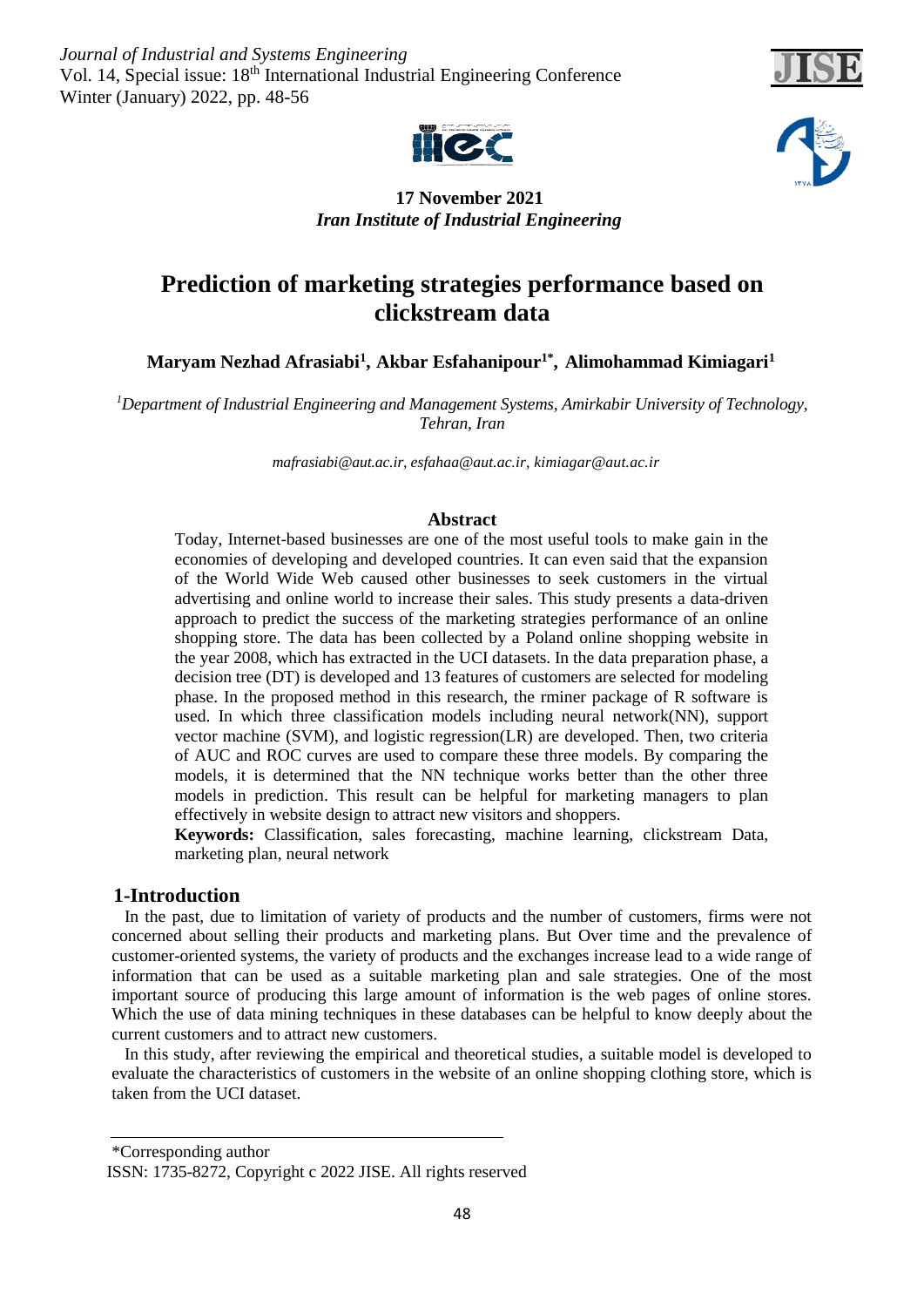The data is actually extracted from the website of an online women's clothing store in Poland in the year 2008, which customers are from 42 different countries according to their IP addresses. In the next step, four data mining techniques are implemented on the current data. Finally, these models are compared using appropriate criteria to determine which model can work better in predicting marketing performance and customer behavior.

### **2-Literature review**

 Commercial companies to attract more customers, are constantly looking to increase their products variety and categories. In a day huge commercial organizations often have millions of website visitors. These potential customers visit the catalogs and categories of products. As a result, the main challenge of e-commerce companies is how to convert these potential customers into active customers and finally increase the product sales. A lot of research has been done in this area and in discovering potential customers. Some of studies have focused on customer interest rating (Cleger-Tamayo, Fernández-Luna, & Huete, 2012; Zhao, Niu, & Chen, 2013). However, the analysis of the customer interest rating determines which type of products by what characteristics has been desired by the customers but this information is limited and it's not useful in website navigation processes. In fact, the customer interest rating is related to various features of e-business such as price, service and logistics so the product and interest rating of new customers cannot be used as a valid reference. On the other hand, experienced customers are often reluctant to rate every time they visit the website.

 Several researchers have analyzed user interests in websites and social media (Li, 2009; Zeng, Zhang,  $\&$  Wu, 2008). According to their studies the user comments and interests is frequently reflected in the webpage they visited and also the posts they shared. This idea can be implemented similarly in e-commerce companies and websites. Different users, according to their idea, interest and goal, reach the desired pages on the website through different paths. Then they will look for the desired products and services for a while on the desired page. In other words, such information, shows the users' interests more accurately.

 By development of information technology and social media, it becomes possible for the owners of e-commerce companies to provide accurate information about all the activities of individuals with details and the lowest cost at the moment. All information about users' activities on the Internet is known as clickstream data(Bucklin & Sismeiro, 2009). Clickstream data actually provides a wide range of information to the marketing team of companies in a specific and accurate time, which consists of visiting a webpage, click on ads-banner, stopping time in a specific webpage and finally the products which bought by costumers. By analyzing all these data, a deep recognition of customers can be achieved and then an appropriate strategic decision can be made. Therefore, it can be said that in today's business world, clickstream data has become an important source of information for understanding customer's behavior. Extracting information from these dataset is so different from traditional and previous datasets(Babcock, Babu, Datar, Motwani, & Widom, 2002). In fact, the connection between the generated data and the large amount of data in the information flow, leads to the extraction of appropriate knowledge. Currently, there are various programs to generate instantaneous data flow, which can be referred to the flow of transactions in retail, recording all customer's clickstreams on web pages and also recording voice and conversations in telecommunications(Li, 2009). Li(2009) in his research, points to the use of web pages and the clickstreams. In his research, he selects a web page with a moving window, and examines the k-top pattern of users' clickstream. Finally he proposes an efficient pattern for flow of information in the moving window mode. Nasraoui et al.(2003) use a scalable clustering technique inspired by the immune system to identify clickstream and customer profiles.

 In terms of customer recognition, a multi-level review of the dataset is very important. Because it actually helps to discover the correlation between the data and the hierarchical classification of the data with a certain amount of reliability. Chompaisal et al.(2014) propose a method to discover the most popular repetitive pattern for users, followed by an algorithm called compatible FP-growth. An important application of customer recognition is credit scoring in financial institutions. Xia et al. (2018) examined four classifiers namely SVM, RF, XGBoost, GPC and then proposed a novel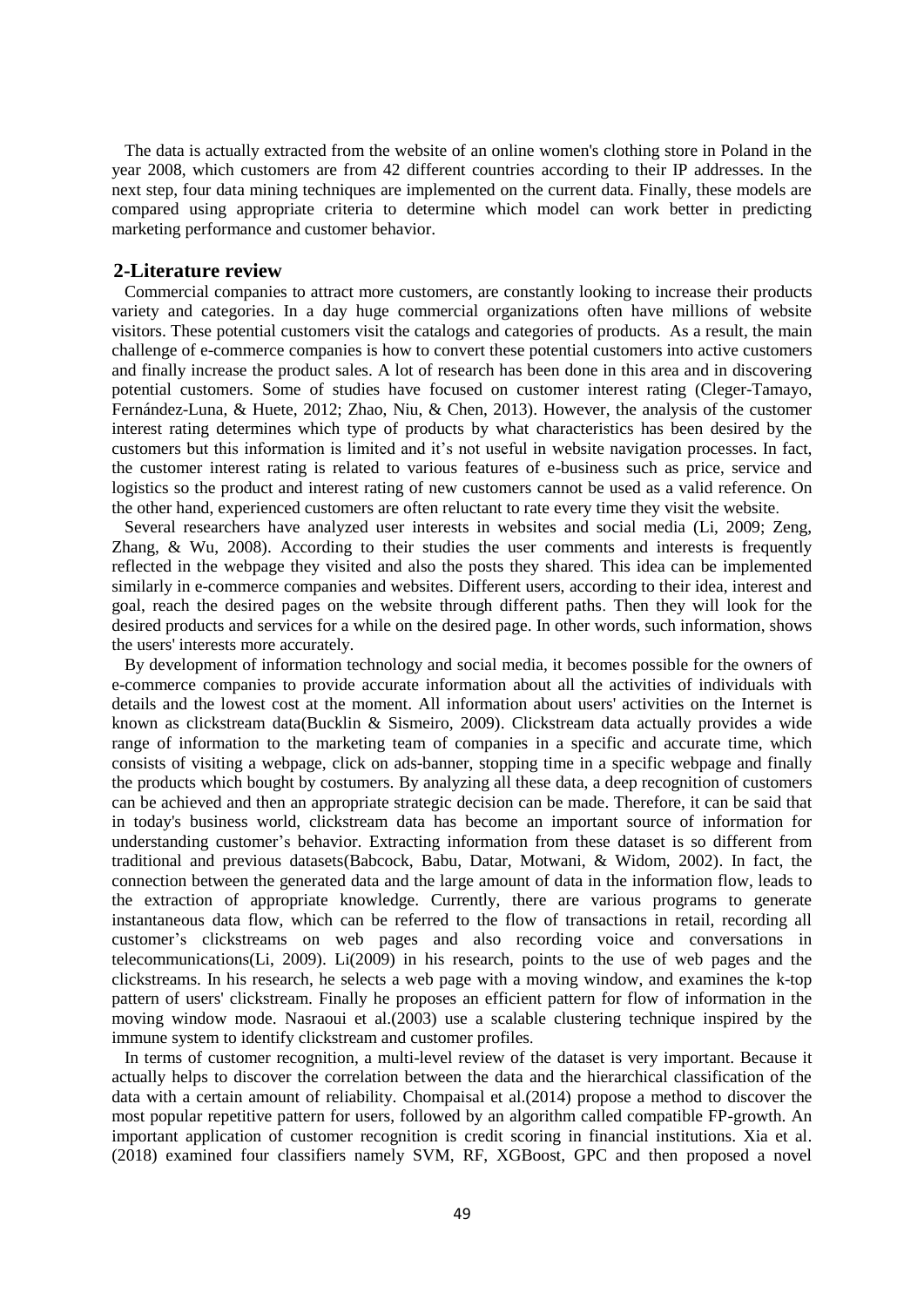classifier. The comparison results demonstrate the superiority of the new ensemble credit scoring model.

 One of the benefits of digital marketing is to track visitors on websites and proposing them special offers. Any interactions that the visitors have on a website is like a fingerprint to identify useful information such as the visitors' interest and requirements. Kohen et al.(2020) study an online shopping store and predict customer behavior through the clicks they make by using the recursive neural network method. Their data is related to an online shopping store from May 20 to July 20, 2018. Kawaf et al.(2019) study online fashion stores and examine the role of marketing plans through Facebook and online analysis of visitors. In their research, they used the individual construction theory proposed by (Kelly, 1955) and rely on how individuals and visitors are influenced by their past decisions. Most previous works have simply exploited and applied existing sequential pattern algorithms to the mining of clickstream patterns, and a few studies have weighed the clickstreams, which also have a wide range of applications (Huynh et al. 2020). Huynh et al. (2020) proposed an approach based on the average weight measure for clickstream pattern mining. Results show that their improved method enhance both the efficiency and memory consumption. Table 1 summarizes characteristics of the related studies in the literature.

| <b>Customer feature</b>              | <b>Key studies</b>                                                                                                        | Data type and sample<br>size | <b>Method</b>                                                                      |  |
|--------------------------------------|---------------------------------------------------------------------------------------------------------------------------|------------------------------|------------------------------------------------------------------------------------|--|
| Customer interest<br>rating          | Cleger-Tamayo, Fernández-<br>Luna, & Huete, 2012                                                                          | Digital newspapers           |                                                                                    |  |
| Customer interest<br>rating          | MovieLens dataset<br>Zhao, Niu, & Chen, 2013                                                                              |                              | Matching users' interests<br>first, and High quality<br>items that users will like |  |
| User comments and<br>interests       | Zeng, Zhang, & Wu, 2008                                                                                                   | Interactive website          | <b>Hidden Markov</b><br>model (HMM),<br>Classification                             |  |
| User comments and<br>interests       | Li, 2009                                                                                                                  | Web usage mining             | Sliding window-based<br>Web data mining<br>algorithm                               |  |
| User profiles                        | Nasraoui, Cardona, Rojas, &<br>Gonz'alez, 2003                                                                            | Web usage mining             | Scalable clustering<br>methodology                                                 |  |
| Shopping behavior<br>on the Internet | Bucklin, & Sismeiro, 2009                                                                                                 | Clickstream data             | Prediction, strengths and<br>limitations                                           |  |
| N-most interesting<br>patterns       | Two datasets,<br>T10I4D100K and<br>Chompaisal, Amphawan, &<br>Surarerks, 2014<br>T20I6D100K with 4<br>hierarchical levels |                              | Compatible FP-growth,<br><b>Association Rules</b>                                  |  |
| Customer reviews                     | Kawaf, & Istanbulluoglu,<br>2019                                                                                          | Facebook                     | Qualitative study                                                                  |  |
| Online shopping<br>behavior          | Koehn, Lessmann, & Schaal,<br>2020                                                                                        | Digital marketing            | Recurrent neural<br>networks (RNNs)                                                |  |
| User profiles                        | <b>UCI</b> credit dataset<br>Xia, Liu, Da, Xie, 2018                                                                      |                              | Credit scoring, Novel<br>classifiers                                               |  |
| Customer reviews                     | Huynha, Nguyenb, Voc,<br>Nguyend, Tseng, 2020                                                                             |                              | Weighted clickstream<br>pattern mining                                             |  |

| <b>Table 1.</b> Literature review summary |
|-------------------------------------------|
|-------------------------------------------|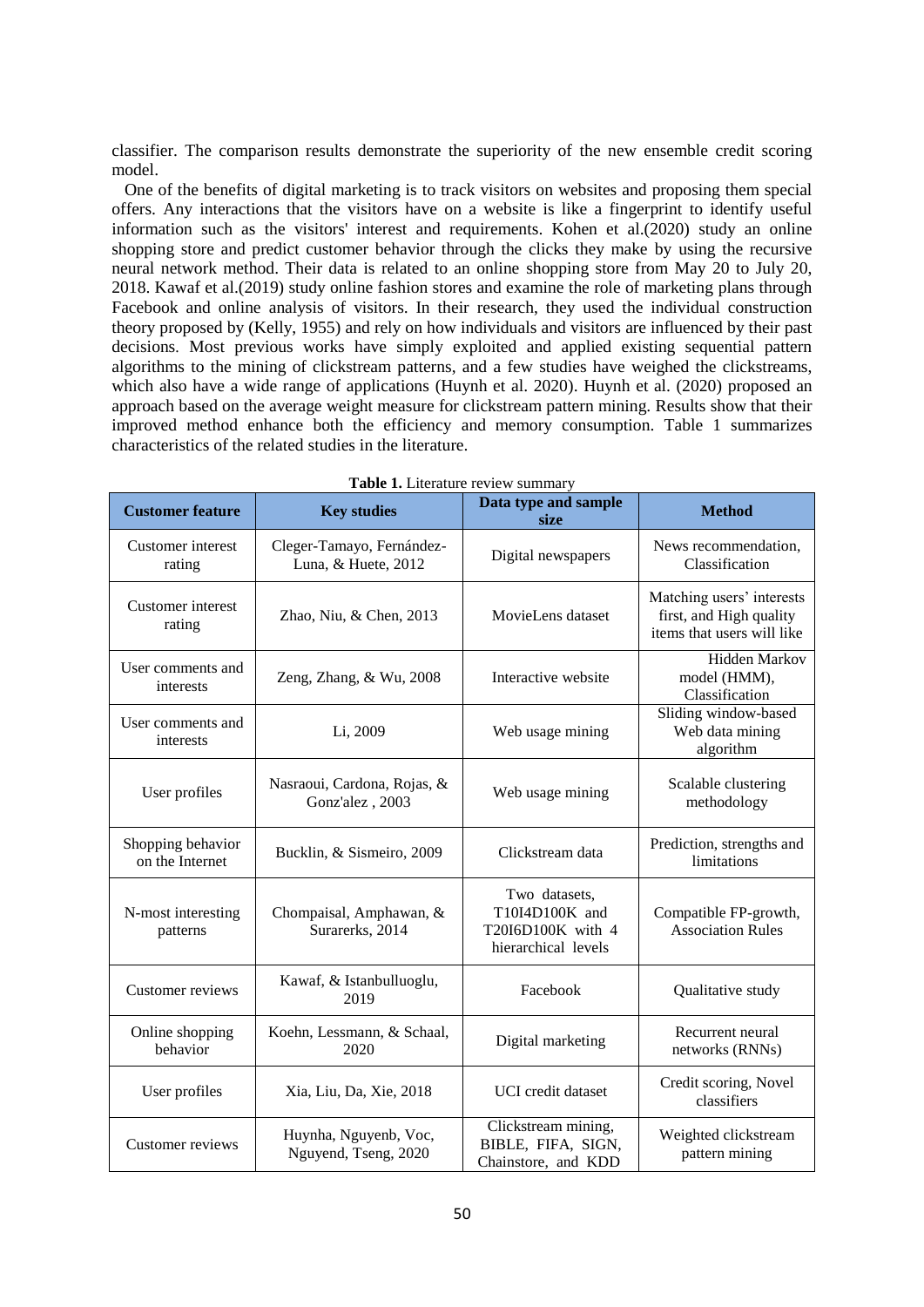# **3-Methodology**

## **3-1- Data**

 This study focuses on which customers by what behavioral patterns decide to buy a product. Therefore in this study, the UCI dataset of an online shopping clothing for women is used. The details of this dataset has been summarized in table 2:

| <b>Table 2.</b> General characteristics of the online shopping dataset |                                        |  |  |  |
|------------------------------------------------------------------------|----------------------------------------|--|--|--|
| <b>Characteristics</b>                                                 | <b>Definition</b>                      |  |  |  |
| Data Set Characteristics                                               | Multivariate, Sequential               |  |  |  |
| <b>Attribute Characteristics</b>                                       | Integer, Real                          |  |  |  |
| <b>Associated Tasks</b>                                                | Classification, Regression, Clustering |  |  |  |
| Number of Instances                                                    | 32957                                  |  |  |  |
| Number of Attributes                                                   | 14                                     |  |  |  |
| Missing Values?                                                        | N/A                                    |  |  |  |
| Area                                                                   | <b>Business</b>                        |  |  |  |
| Date Donated                                                           | 2019-12-09                             |  |  |  |

 Initially, in the data preparation phase, 80% of the data is used as training data, which is used in feature selection and modeling. Then the rest of the data used as test data to predict the desired target variable.

 Each row of this dataset includes the target variable whether the purchase was made or not, and the input variables includes: country, month, day, order, main category, clothing model, color, location of the image on the page, photography model, price and the page number of the website. In fact, the considering of these variables together shows behavior patterns of each customer. As one of the consequences of this research, it is examined whether by analyzing the behavior of customers in the website, it is possible to predict the marketing performance or not.

### **3-2-Data mining models**

 In this research, four data mining techniques as rminer package of R software is used (Cortez, 2010). These techniques are neural network (NN), support vector machine (SVM), logistic regression (LR) and decision tree (DT).

 The LR is used to analyze the relationship between variables. It is practical especially in the fields of medicine, psychology, social sciences and economics. For example, examining and modeling of the relationship between daily activity and diabetes is an example of analysis in which the LR model is used. In fact, over this study, by using LR, the class probability of  $p(c|X_k)$  can be estimated(Venables, 2003):

$$
p(c|X_k) = \frac{1}{1 + exp(w_b + \sum_{i=1}^{M} w_i X_{k,i})}
$$
(1)

In equation 1  $p(c|X_k)$  is the class probability of c by kth input variable, with M features and  $w_i$ denotes a weight factor, adjusted by a learning algorithm.

 One of the most widely used data mining algorithm is DT. The DT is actually a tree structure that represents a set of laws and causal relationships. The NN includes machine learning algorithms, which lead to the classification of inputs and the optimal output. The NN receives the data and analyzes it in their hidden layers to finally provide an output. In this study, one hidden layer with H hidden nodes and an output that is actually buying or not buying decision is considered as shown in lfigure 1.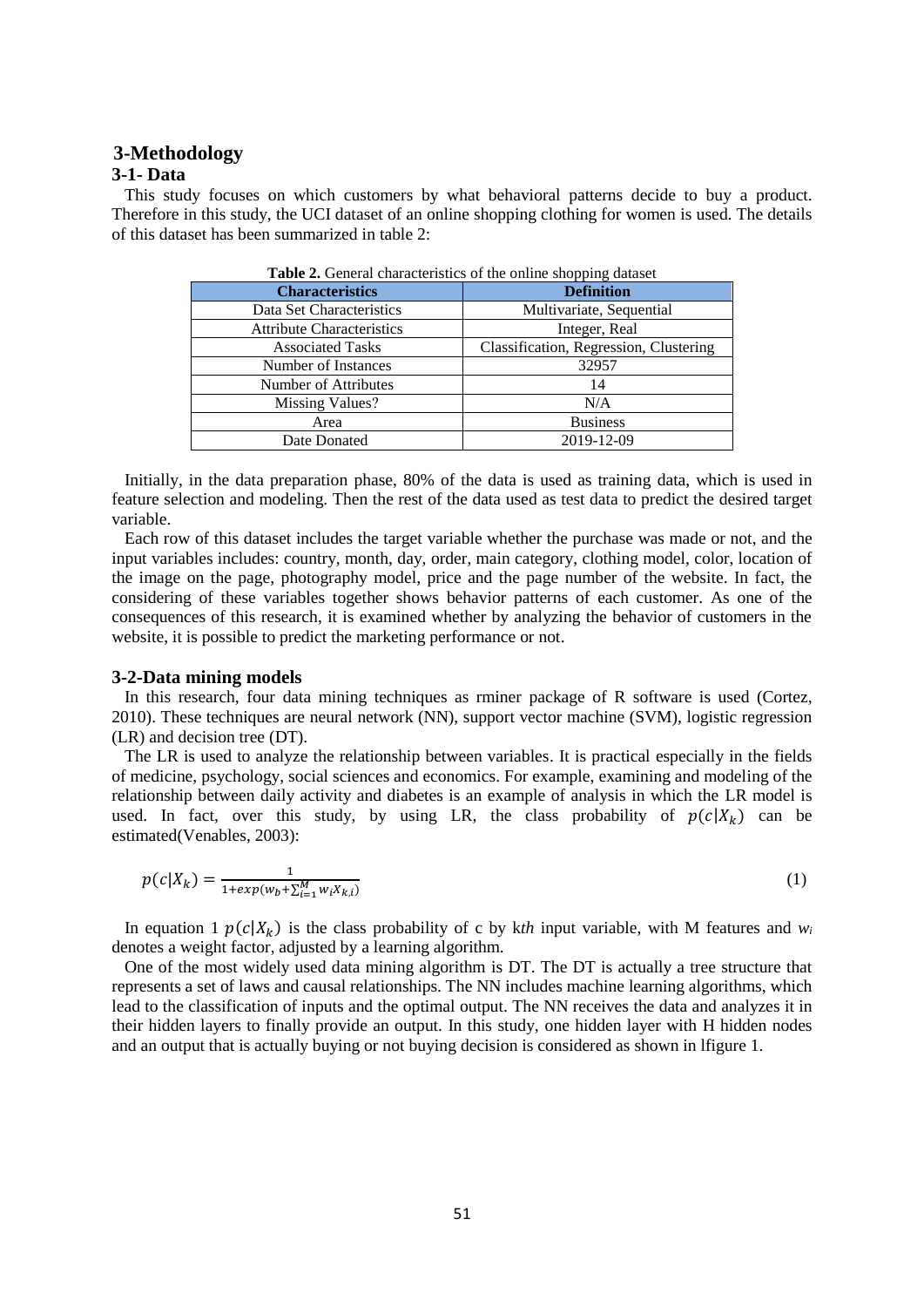

One hidden layer with H nodes

Fig 1. The neural network under investigation with one hidden layer and H hidden nodes

 The value of H in the hidden layer has been actually set the complexity of the NN. It means that the higher value of H, the greater complexity of nonlinear relationships. In the NNs where the value of H parameter is considered to zero, it will be the same as the LR model. For a given input  $x_k$  the state of i-th neuron  $s_i$  is computed as equation 2:

$$
s_i = f(w_{i,0} + \sum_{j \in P_i} w_{i,j} \times s_j)
$$
 (2)

In equation 2,  $P_i$  represents the set of nodes reaching node i; f is the logistic function;  $w_{i,j}$  denotes the weight of the connection between nodes j and i; and the output node estimates the probability of buying decision which is between zero and one. The ultimate solution that the neural network offers is actually influenced by the choice of starting point weight. Therefore, in this research, according to the suggestion of Hastie et al. (Hastie, 2008) the rminer package is used. In this package, a group of different neural networks are examined and finally, the average of the individual predictions presented as output.

 But what if the data is completely inseparable with a linear boundary? This is where the SVM algorithm would be useful. The main idea of the SVM is mapping to a higher-dimensional space using the kernel function, so that better classification of data happens (Cortes & Vapnik, 1995). According to the rminer package, for the kernel function, the general Gaussian function, which uses less parameters, is used instead of other kernel functions, such as polynomial functions (Hastie, 2008).

#### **3-3- Data preparation**

(1)<br>
(2)<br>
(2)<br>
(H)<br>
laye ation<br>
laye ation<br>
laye ation<br>
laye ation<br>
weight is a weight of dat be weight of the weight<br>
y, the weight of the weight of the weight of the weight<br>
y, the weight of the weight of the solution<br>
y The importance of data preparation is due to the fact that the lack of proper data equals bad inputs in modeling section and ultimately brings inadequate outputs. Before fitting the DM models the input data is first standardized to a zero mean and one standard deviation (Hastie, 2008). The data is then divided into two parts: training data and test data. In this section, 80% of the data is selected as training data. Then, by using the DT, the features have been selected. For the DT, rminer adopts the default parameters of the rpart R package, which implements the popular CART algorithm (Breiman, 1984). In this algorithm, by combining different features, the price is considered as the root node, which is shown in figure 2. The DT in figure 2 shows that if the average price of a particular product is higher or equal than the 46\$ for the entire product category, be chosen by the customer with the probability of 0.52. Otherwise the main category of product is effective. After that, there is a 78% probability of a sale (one of the main category modes) in the product, in which case it will not be selected by the customer. For more details, see figure 2.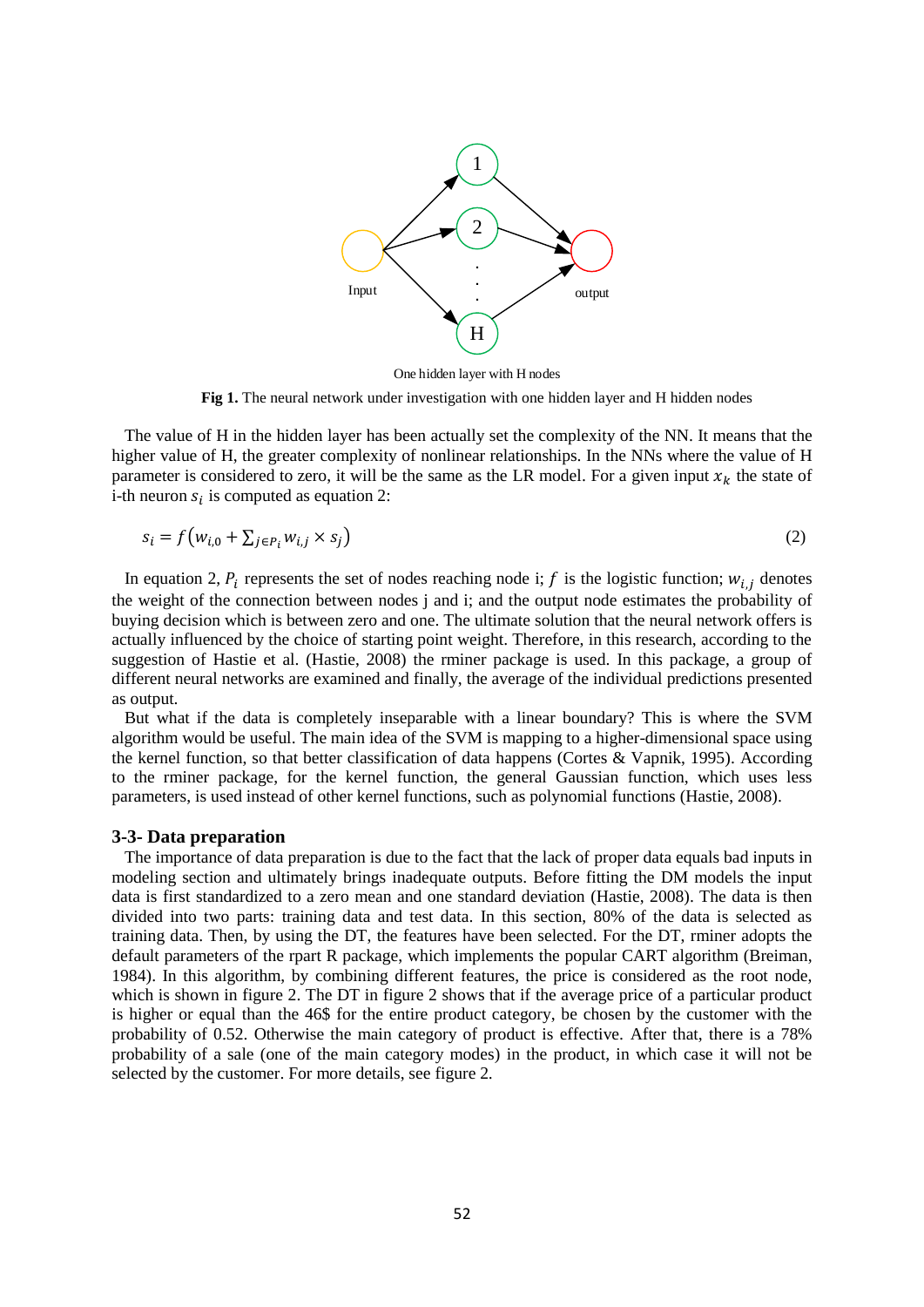

Fig 2. The DT which is used in feature selection phase

 According to the output of the DT, the figure 2 and the confusion matrix calculated the DT performance is computed as table 3 which indicates that the DT is satisfied and the selected features provide a good estimate.

| <b>Table 3.</b> The Measured the performance of DT |                |  |  |
|----------------------------------------------------|----------------|--|--|
| <b>Metrics</b>                                     | <b>Measure</b> |  |  |
| Accuracy                                           | 86%            |  |  |
| Precision                                          | 74%            |  |  |
| Recall                                             | 99.7%          |  |  |
|                                                    |                |  |  |

**Table 3.** The Measured the performance of DT

As the result of the DT, the features in table 4 are considered as the main features in the modeling.

| <b>Table 4.</b> Selected features |                                    |                                                                               |             |  |  |  |
|-----------------------------------|------------------------------------|-------------------------------------------------------------------------------|-------------|--|--|--|
| <b>Number</b>                     | <b>Feature</b>                     | <b>Definition</b>                                                             | <b>Type</b> |  |  |  |
|                                   | <b>MONTH</b>                       | from April $(4)$ to August $(8)$                                              | Numeric     |  |  |  |
| 2                                 | <b>DAY</b>                         | day number of the month                                                       | Numeric     |  |  |  |
| 3                                 | <b>ORDER</b>                       | sequence of clicks during one session                                         | Numeric     |  |  |  |
| 4                                 | <b>COUNTRY</b>                     | the IP address                                                                | Numeric     |  |  |  |
| 5                                 | <b>SESSION ID</b>                  | session id                                                                    | Numeric     |  |  |  |
| 6                                 | <b>MAIN CATEGORY</b>               | the main product category (trousers, skirts, blouses, sale)                   | Numeric     |  |  |  |
| 7                                 | <b>CLOTHING MODEL</b>              | 217 products                                                                  | Character   |  |  |  |
| 8                                 | <b>COLOUR</b>                      | colour of product (14 colours)                                                | Numeric     |  |  |  |
| 9                                 | <b>LOCATION</b>                    | photo location on the page                                                    | Numeric     |  |  |  |
| 10                                | <b>MODEL</b><br><b>PHOTOGRAPHY</b> | two categories (en face, profile)                                             | Numeric     |  |  |  |
| 11                                | <b>PRICE</b>                       | price in US dollars                                                           | Numeric     |  |  |  |
| 12                                | PRICE <sub>2</sub>                 | whether the price of a particular product is higher than<br>the average price | Numeric     |  |  |  |
| 13                                | <b>PAGE</b>                        | page number within the e-store website (from 1 to 5)                          | Numeric     |  |  |  |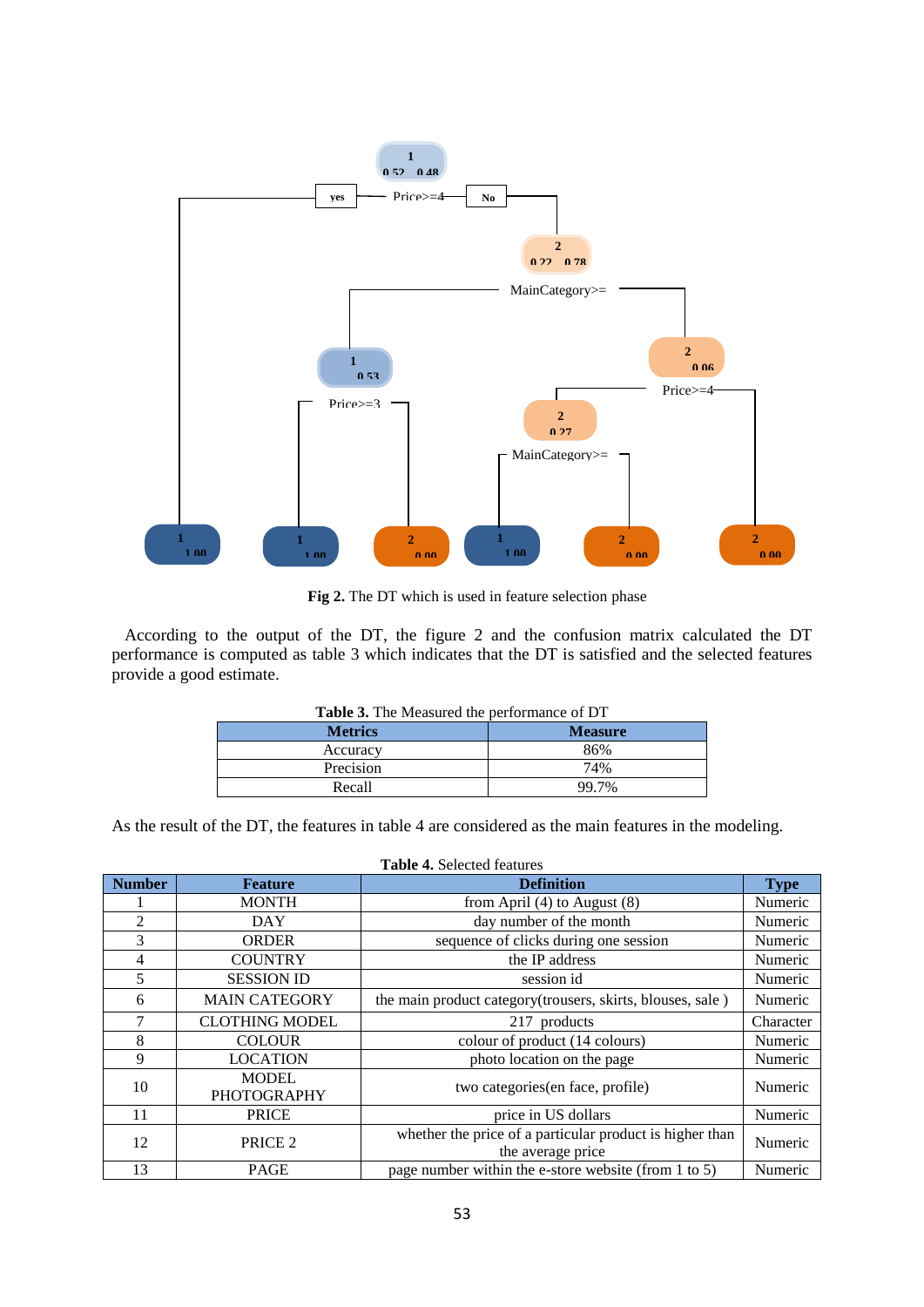#### **3-4- Modeling**

 For all the techniques performed in this research, the rminer package of R software is used. Also, for data mining models implemented in R software, at least 20 outputs are taken to consider different states. The rminer package uses the efficient BFGS algorithm for the LR and the NN models (Møller, 1993), Which is the family of quasi-Newton methods, while the SVM method is trained using the sequential Minimal Optimization (SOM) (Platt, 1998).

 According to the description in the previous section, the R software runs on the windows system. Table 5 compares the results of using three data mining techniques by using the AUC (Area Under Curve) metric. The AUC metric actually states that the higher the level below the graph, the greater accuracy of the applied model. According to this metric, a model with a higher AUC will be better for prediction. In the following step, to compare the performance of the three used models, the ROC curve is plotted according to figure 3. This curve actually shows how each model accurately classified the dataset, and how much the prediction rate of true positive rate(TPR) is higher than the false positive rate(FPR). According to this definition, any curve that is higher than other curves have the better performance. According to figure 3, the NN model has the best performance, and then the SVM and LR models have better performance in classification and predicting new customers, respectively.

**Table 5.** Comparison of the AUC criteria of three data mining techniques used in the research



**Fig 3.** The ROC curve of data mining models used in the research

### **4-Conclusion**

 Today world have greatly affected by customer orientation, increasing competition, and rapid technological changes. Therefore, in today's highly competitive world, most organizations have found their survival moving towards to customer orientation and satisfaction. The use of marketing techniques makes organizations to be aware of customer's favorites properly, which consequences to better prediction of demands. Since demand forecasting is one of the most important factors in operations management. In this research, a data mining technique are developed for analysis of marketing strategies performance. The dataset under investigation is for an online shopping clothing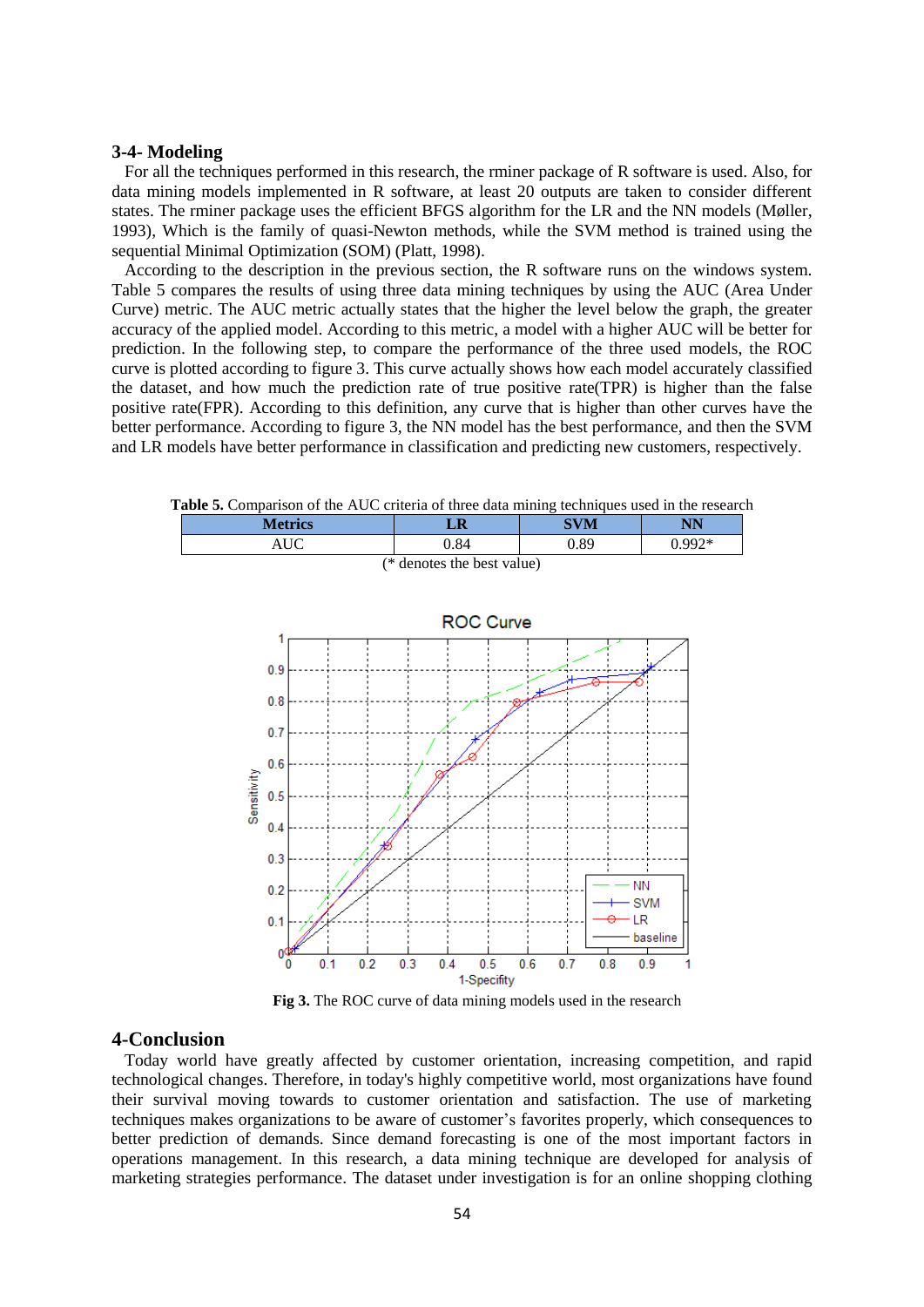store for women. The collected data is for the year 2008, which includes 14 features and 32957 records. First, in the data preparation phase, the DT of the rminer package in R software is developed. Then, based on the implemented DT, important features are selected for our modeling. The three data mining models including: the LR, the SVM, and the NN models in rminer package of R software ran and compared. The three data mining models, are compared by two AUC and ROC curve criteria. The evidence exhibits that the NN model works better in prediction of the success of marketing performance. As future research suggested to use other variables such as reiterative IPs, as it makes the dataset more rich and the prediction more accurate.

## **References**

Babcock, B., Babu, S., Datar, M., Motwani, R., & Widom, J. (2002). Models and Issues in Data Stream Systems" Proceedings of the twenty-first symposium on Principles of database systems, 1–16, https://doi.org/10.1145/543613.54361.

Breiman, L., Friedman, J.H., Olshen, R.A., & Stone, C.J. (1984). Classification And Regression Trees (Routledge Ed), 1st ed.

Bucklin, R. E & ,.Sismeiro, C. (2009). Click Here for Internet Insight: Advances in Clickstream Data Analysis in Marketing. Journal of Interactive Marketing, 23(1), 35-48. doi[:https://doi.org/10.1016/j.intmar.2008.10.004.](https://doi.org/10.1016/j.intmar.2008.10.004)

Chompaisal, S., Amphawan, K., & Surarerks, A.(2014) .Mining N-most Interesting Multi-level Frequent Itemsets without Support Threshold. Paper presented at the Recent Advances in Information and Communication Technology, Cham.

Cleger-Tamayo, S., Fernández-Luna, J. M., & Huete, J. F. (2012). Top-N news recommendations in digital newspapers. Knowledge-Based Systems, 27, 180-189. doi[:https://doi.org/10.1016/j.knosys.2011.11.017.](https://doi.org/10.1016/j.knosys.2011.11.017)

Cortes, C., & Vapnik, V. (1995). Support-vector networks. Machine Learning, 20(3), 273-297. doi:10.1007/BF00994018.

Cortez, P. (2010). Data Mining with Neural Networks and Support Vector Machines Using the R/rminer Tool. Paper presented at the Advances in Data Mining. Applications and Theoretical Aspects, Berlin, Heidelberg.

Hastie, T., Tibshirani, R., Friedman, J. (2008) .The Elements of Statistical Learning: Data Mining, Inference, and Prediction (2nd ed.): Springer-Verlag, NY, USA.

Huynha, H. M., Nguyenb, L. T. T., Voc, B., Nguyend. A., Tseng, V. S. (2020), Efficient methods for mining weighted clickstream patterns. Expert Systems with Applications, 142, 112993. doi: https://doi.org/10.1016/j.eswa.2019.112993.

Kawaf, F., & Istanbulluoglu, D. (2019). Online fashion shopping paradox: The role of customer reviews and facebook marketing. Journal of Retailing and Consumer Services, 48, 144-153. doi[:https://doi.org/10.1016/j.jretconser.2019.02.017.](https://doi.org/10.1016/j.jretconser.2019.02.017)

Kelly, G. A. (1955). The psychology of personal constructs, (Vol. 1).